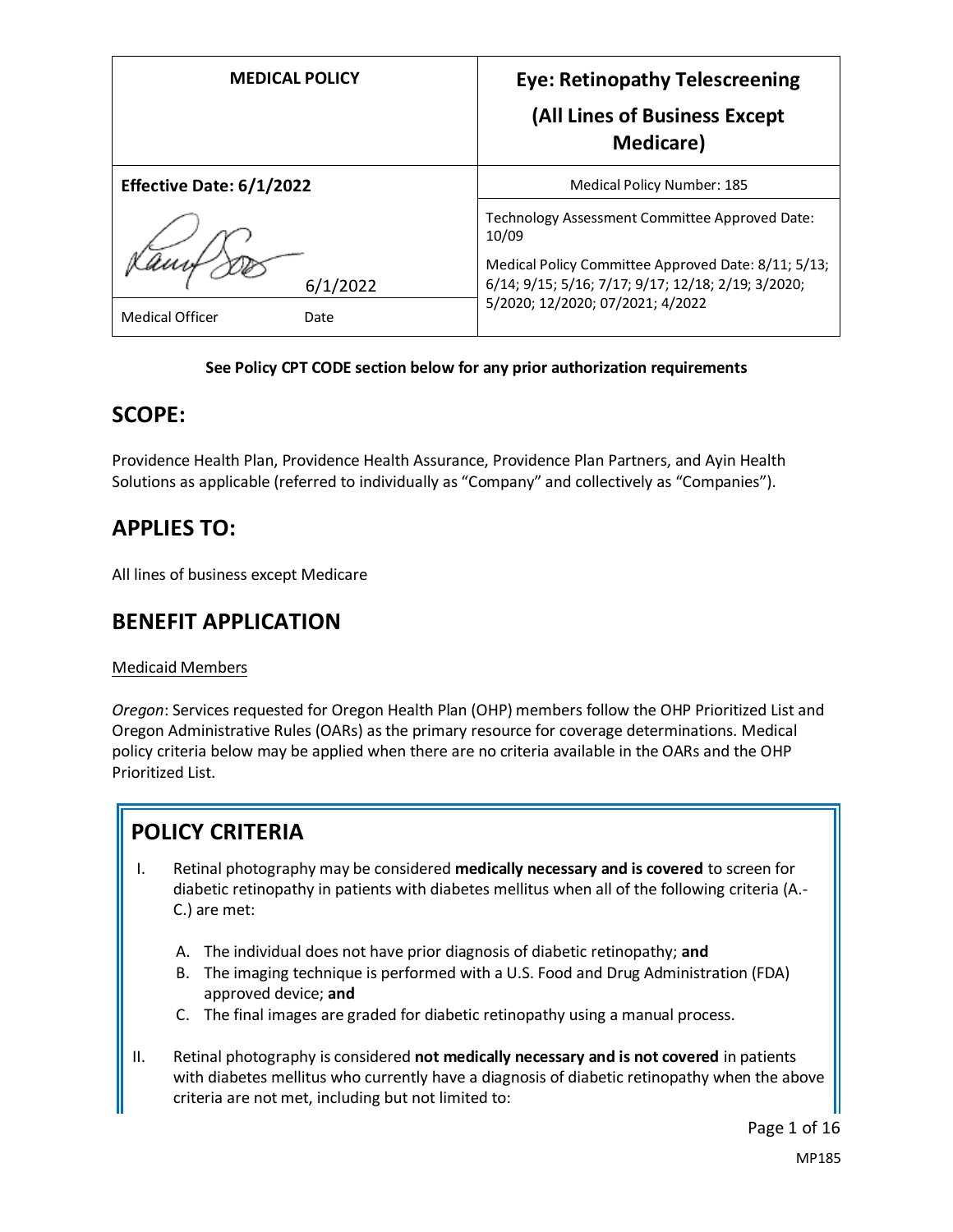- A. Monitoring potential progression of a disease process; **or**
- B. Guidance in evaluating the need for or response to a specific treatment or intervention.
- III. Retinal photography is considered **investigational and is not covered** for any other situation, including, but not limited to:
	- A. When criterion I. above is not met; **or**
	- B. For screening of a condition other than diabetes mellitus, including, but not limited to:
		- 1. Suspected diabetes, pre-diabetes, or gestational diabetes; **or**
		- 2. Macular degeneration; **or**
		- 3. Retinopathy of prematurity; **or**
	- C. When the final retinal images are graded using an automatic process only (e.g., Intelligent Retinal Imaging System [IRIS], IDx-DR).

Link to Policy Summary

# **BILLING GUIDELINES**

Code 92227 for diabetic retinopathy screening may only be covered when medical necessity criteria above are met and code 92227 is billed with any of the following ICD-10 codes below:

E08.0 – E08.29 E08.36 – E08.9 E09.0 – E09.29 E09.36 – E09.9 E10.0 – E10.29  $E10.36 - E10.9$ E11.0 – E11.29 E11.36 – E11.9 E12.0 – E10.29 E12.36 – E12.9 E13.0 – E13.29 E13.36 – E13.9 O24.0 – O24.33 O24.8 – O24.93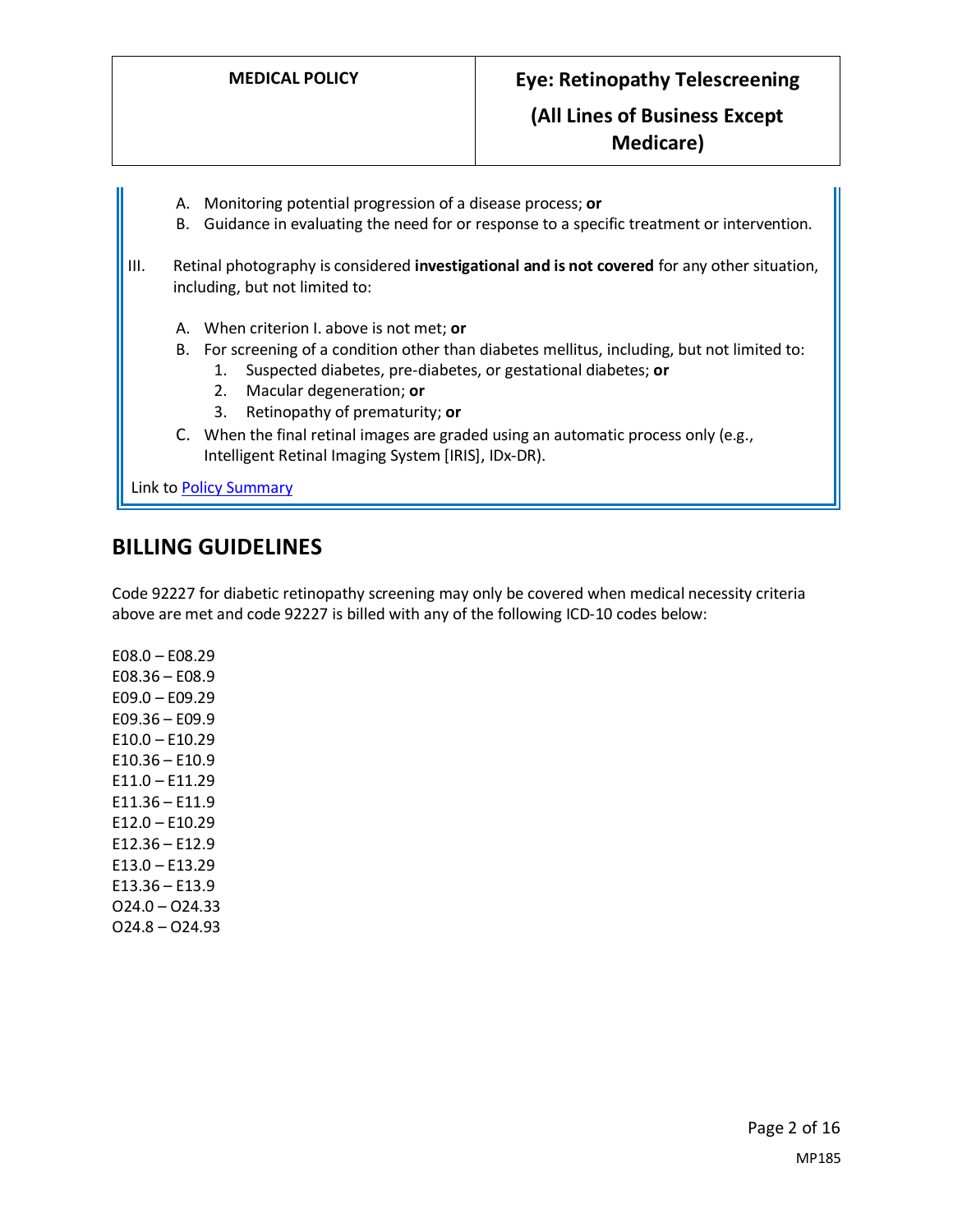# **CPT CODES**

| <b>All Lines of Business Except Medicare</b> |                                                                                                                                                                                   |
|----------------------------------------------|-----------------------------------------------------------------------------------------------------------------------------------------------------------------------------------|
| No Prior Authorization Required              |                                                                                                                                                                                   |
| 92227                                        | Remote imaging for detection of retinal disease (eg, retinopathy in a patient with<br>diabetes) with analysis and report under physician supervision, unilateral or bilateral     |
| <b>Not Covered</b>                           |                                                                                                                                                                                   |
| 92228                                        | Remote imaging for monitoring and management of active retinal disease (eg,<br>diabetic retinopathy) with physician review, interpretation and report, unilateral or<br>bilateral |
| 92229                                        | Imaging of retina for detection or monitoring of disease; point-of-care automated<br>analysis and report, unilateral or bilateral                                                 |

# **DESCRIPTION**

Diabetic retinopathy is a microvascular complication of diabetes mellitus that is the most common ophthalmologic complication of diabetes and the leading cause of new blindness in the United States. The risk of developing retinopathy increases with duration of disease. After 20 years of diabetes, nearly all patients with type 1 diabetes and over 60% of patients with type 2 diabetes have some degree of retinopathy, which can lead to retinal detachments, retinal tears, and macular edema, with subsequent partial or total loss of vision. $<sup>1</sup>$ </sup>

The standard of care for prevention of vision loss due to diabetic retinopathy includes a comprehensive annual eye examination, including measurement of visual acuity, intraocular pressure, and an examination of the retina performed with the pupils pharmacologically dilated. This is generally performed by an ophthalmologist or retinal specialist. If diagnosed in an early stage, laser photocoagulation can be effective in preventing or reducing vision loss in patients with proliferative retinopathy or macular edema if lesions. $1$ 

Access to the expertise of a specialist and equipment may not always be available and retinal telescreening systems have emerged as a way to increase screening for diabetic retinopathy. Photographic methods have been developed to allow images of the retina to be documented and examined by expert readers who are not located conveniently to the patient. The gold standard for screening is currently the seven-field stereoscopic color fundus photography. Recently, digital fundus photography, which may or may not involve dilation of the pupils, has become popular. Digital imaging has the advantage of allowing for evaluation by trained examiners at distant locations thereby enhancing patient access to retinal specialists.

More recently, nonmydriatic digital retinal imaging allows remote interpretation by an ophthalmologist, which may improve retinopathy screening in areas with a shortage of eye care specialists, and is reported to have good sensitivity and specificity for detecting diabetic retinopathy.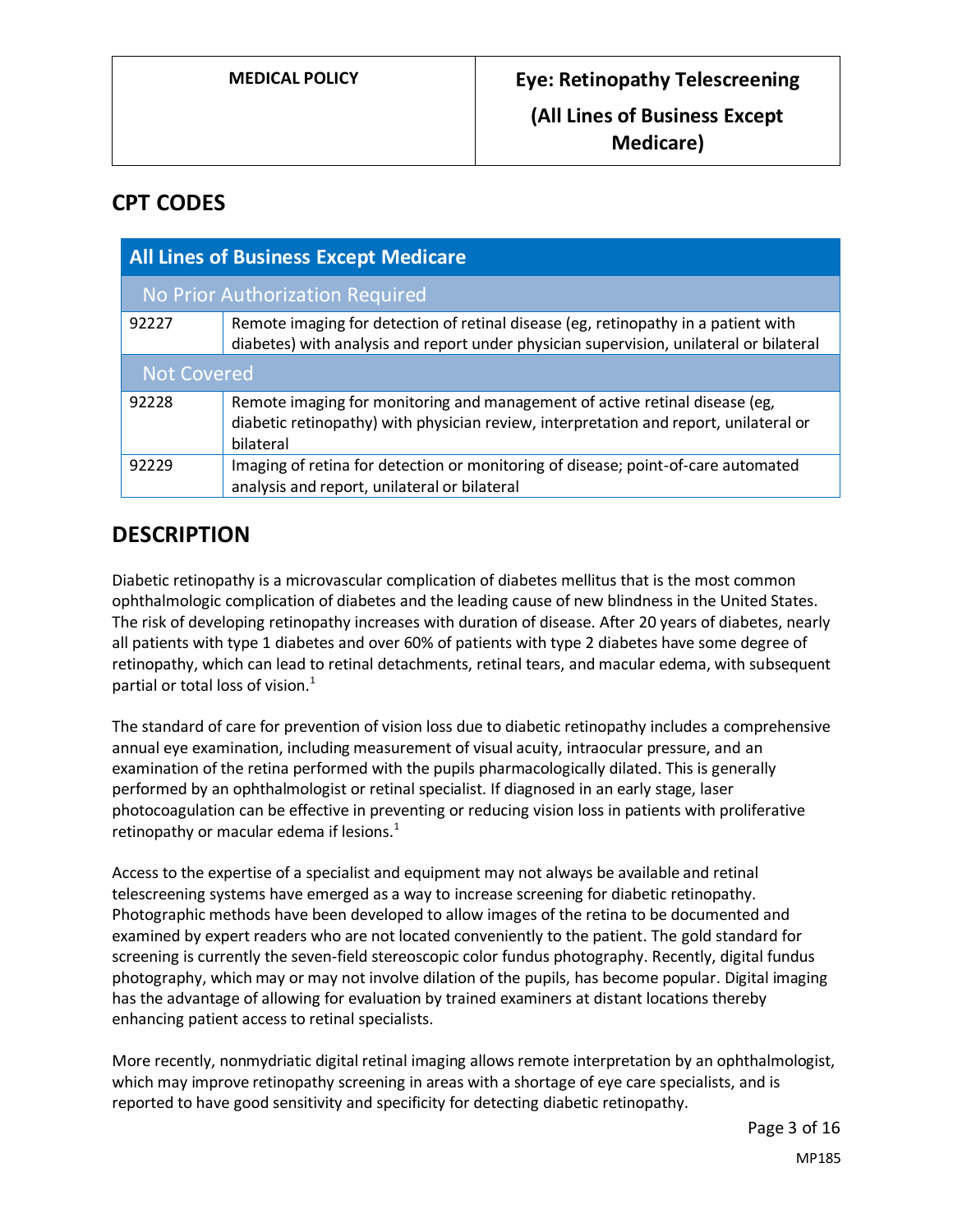Retinopathy telescreening is also currently being investigated for detection of other conditions including macular degeneration and retinopathy of prematurity (ROP). Currently, the use of telescreening for ROP evaluations consists of fundus images acquired with a digital, fiber optic, wide-angle, color fundus camera. Images are taken in the NICU and then transmitted to a remote location for interpretation.<sup>2</sup>

# **REVIEW OF EVIDENCE**

A review of the ECRI, Hayes, Cochrane, and PubMed databases was conducted regarding the use of various forms of retinal imaging as a screen for diabetic retinopathy. Below is a summary of the available evidence identified through June 2021.

### **Diabetic Retinopathy**

#### Mydriatic versus Nonmydriatic Status

#### *Systematic Reviews*

In 2011, Bragge et al. reported a meta-analysis, which examined how pupil dilation affected the accuracy of screening for diabetic retinopathy, including 20 studies that measured the sensitivity and specificity of imaging tests used for screening for diabetic retinopathy.<sup>3</sup> Studies measured sensitivity and specificity for the detection of diabetic retinopathy, using either digital photography; film photography; direct examination; Polaroid photography; various combinations of camera types or camera plus examination and scanning laser ophthalmoscope. All included studies used either seven-field mydriatic photography or dilated fundus examination (by an ophthalmologist or equivalent specialist) as the reference standard. Compared to a reference standard for imaging, the overall estimate of sensitivity was 82.5% (95% CI, 75.6% to 87.9%) and specificity was 88.4% (95% CI, 84.5% to 91.4%) for alternative imaging methods. The reviewers reported that mydriatic status did not significantly influence sensitivity (odds ratio [OR], 0.89; 95% CI, 0.56-1.41; p = 0.61) or specificity (OR, 0.94; 95% CI, 0.57-1.54; p = 0.80). The authors concluded that outreach screening was an effective alternative to on-site specialist examination, regardless of imaging technique used or mydriatic status.

In 2019, Piyasena et al. conducted a meta-analysis comparing the diagnostic accuracy of mydriatic versus non-mydriatic strategies for digital retinal imaging using one or more fields of view for the detection of any level of diabetic retinopathy.<sup>4</sup> The analysis reviewed 21 cross-sectional studies with acceptable levels of bias and heterogeneity evaluating the accuracy of diabetes retinopathy screening. Sensitivity was shown to be highest when mydriatic strategies were used with greater than two fields (92%, 95% CI: 90-94%). After excluding ungradable images from the dataset, pooled sensitivity was shown to be the same in non-mydriatic and mydriatic strategies at 86% (95% CI: 85-87%).Specificity was not effected by choice of non-mydriatic and mydriatic strategy, and was observed to be highest when using greater than two field methods (94%, 95% CI: 93-96%). The authors concluded that non-mydriatic two-field strategy is a practical approach for creating diabetes retinopathy screening programs in lowincome settings.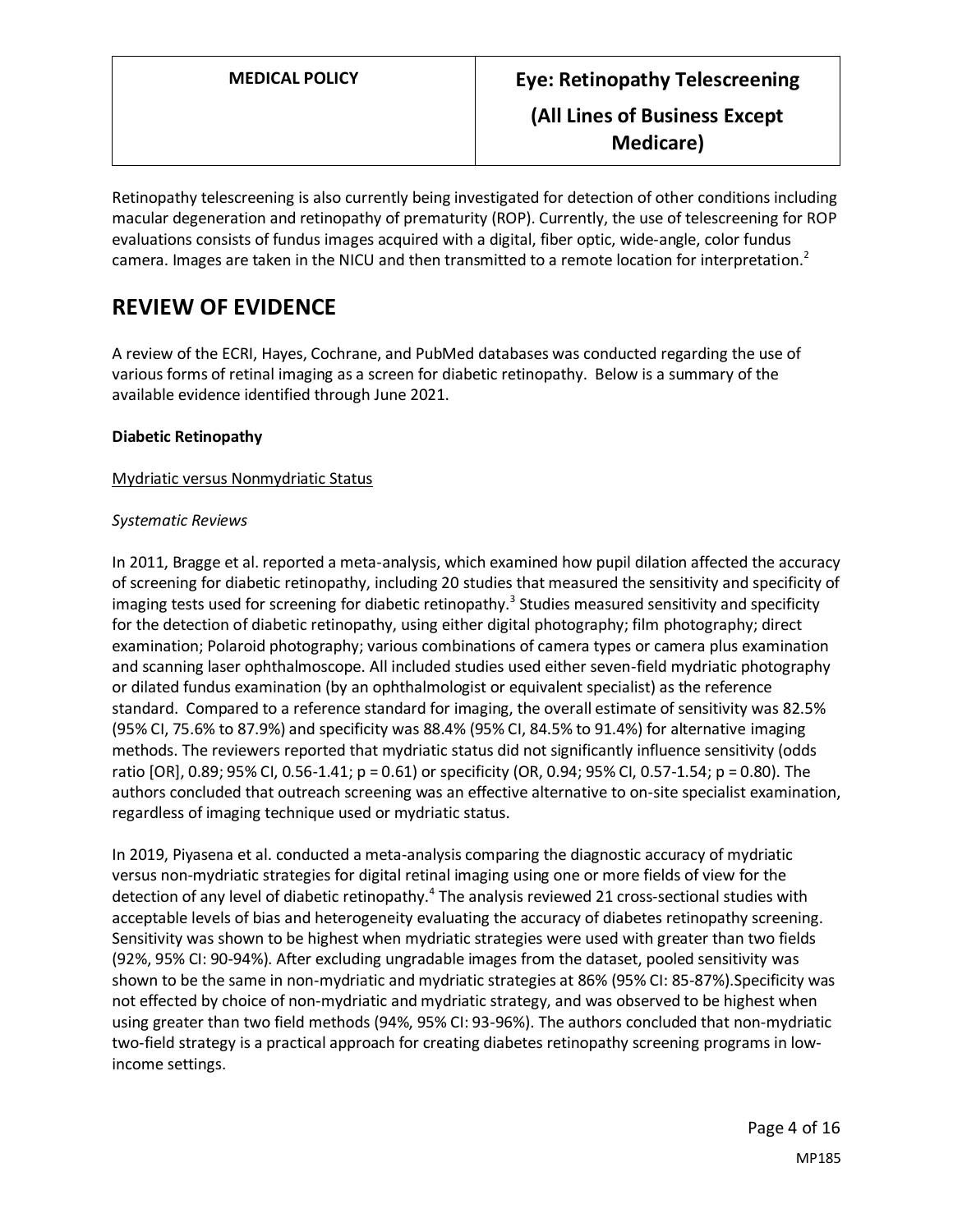### *Randomized Controlled Trials (RCTs)*

In 2015, Mansberger et al. published the results of a study that randomized 567 participants to either receive telemedicine with a nonmydriatic camera in a primary care clinic (n=296) or traditional surveillance with an eye care professional (n=271).<sup>5</sup> Patients were followed for 5 years. After 2 years, telemedicine was offered to all participants. During the 6-month or less time period, the telemedicine group participants were more likely to receive a diabetic retinopathy screening examination when compared with the traditional surveillance group (94.6% versus 43.9%; 95%; confidence interval [CI], 46.6%-54.8%; p<0.001). In addition, in the 6-18 month timeframe, the telemedicine group was also more likely to receive diabetic retinopathy screening exams (53.0% versus 33.2%; 95% CI, 16.5%-23.1%; p<0.001). After 2 years when telemedicine was offered to both groups, there was no difference between the groups in the percentage of diabetic retinopathy screening examinations.

#### *Nonrandomized Studies*

In 2004, Murgatroyd reported on the effect of pupillary dilation on screening for diabetic retinopathy, including 398 individuals (794 eyes). Slit lamp examination findings were compared to non-mydriatic fundus images. Three photographic strategies were used: undilated single field, dilated single field, and dilated multiple fields. The photographs were presented randomly to retinal screeners and the screeners were masked to the use of mydriatics. Although mydriasis significantly reduced the proportion of ungradable photographs from 26% to 5% (p<0.001), the sensitivity and specificity were no different for dilated versus undilated pupils. The sensitivity and specificity for detecting retinopathy using undilated single field photography was 77% (95% CI: 71 to 84) and 95 % (95% CI: 93 to 97), respectively. Using dilated single field photography the figures were 81% (95% CI: 76 to 87) and 92% (95% CI: 90 to 94), respectively. Using dilated three field photography the figures were 83% (95% CI 78 to 88) and 93% (95% CI: 91 to 96), respectively.

#### Digital Imaging Screening Methods

The validity of digital image acquisition and the reliability of digital image evaluation have been established to be acceptable for diagnostic purposes. Key studies comparing the accuracy of highresolution digital stereoscopic fundus photographs to plain film stereoscopic fundus photographs (the gold standard), are described below.

#### *Nonrandomized Studies*

In 2002, Fransen et al. published the results of a case series including 290 diabetic participants. All pts had seven standard field color stereo photos taken on film and captured digitally.<sup>6</sup> Photos and digital images were each graded in a blinded fashion by trained graders. Concordance was 80.1%. The sensitivity of digital photography in detecting threshold events was 98.2% and the specificity was 89.7%. The positive predictive value was 69.5% and the negative predictive value was 99.5% for this sample. The authors concluded that evaluation of film and digital images provided substantially equivalent results.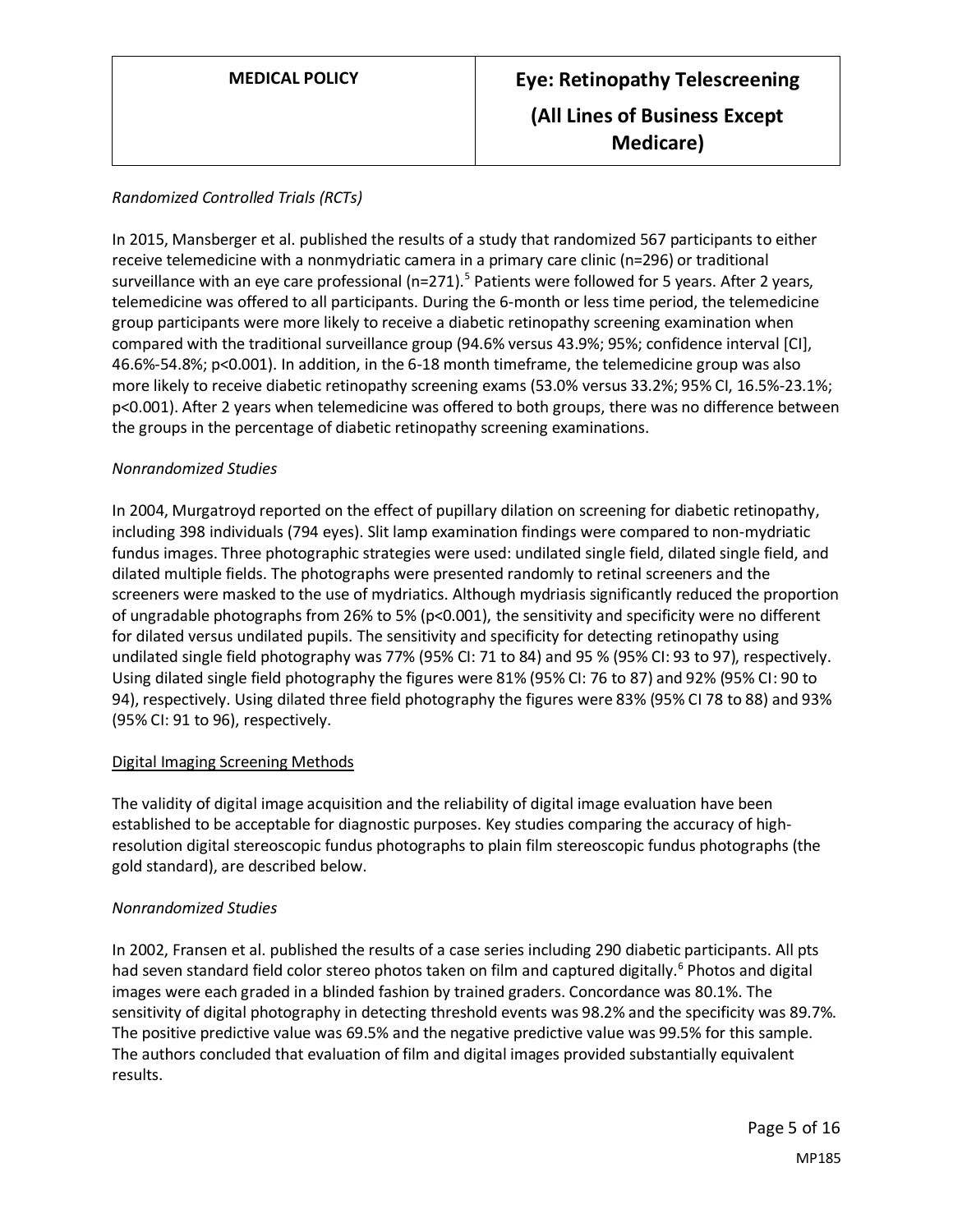# **MEDICAL POLICY Eye: Retinopathy Telescreening (All Lines of Business Except Medicare)**

In 2005, Schiffman et al. published the results from a masked prospective image validation study, including 111 patients with diabetes (222 eyes) who were imaged with both the DigiScope and with seven-field stereo color fundus photography.<sup>7</sup> The authors reported that there was high correlation between the DigiScope and seven-field stereo color fundus photography between "no diabetic retinopathy" and "any diabetic retinopathy" (Kappa statistic 0.97 for the right eye [OD] and 0.94 for the left eye [OS]). This was reflected in the sensitivities (0.99 OD, 1.00 OS) and specificities (1.00 OD, 0.92 OS) of the DigiScope test. The investigators concluded that the DigiScope has excellent agreement, sensitivity, and specificity compared with the "gold-standard" seven-field color stereo photography for identifying patients with any or low levels of diabetic retinopathy that should be referred to ophthalmologist. The authors noted, however, that the DigiScope is not designed as a diabetic retinopathy disease management tool or to replace a comprehensive eye examination.

In 2006, Zimmer-Galler published a case series that included 2,771 individuals with diabetes who had not undergone an eye examination in the past year who were imaged with the DigiScope (EyeTel Imaging, Inc.) in the primary care physician's office.<sup>8</sup> A total of 9% of those screened were referred for a conventional comprehensive ophthalmological examination based on DigiScope findings, while 11% were referred due to unreadable images. The authors concluded that implementation of the DigiScope in the primary care setting was practical as it allowed screening of patients with diabetes who were otherwise not receiving recommended comprehensive eye examinations.

In 2010, Wilson et al. published the results of a large study that evaluated the sensitivity and specificity of wide-field scanning laser ophthalmoscopy (WSLO) for screening of diabetic retinopathy, comparing its performance with digital retinal photography.<sup>9</sup> A total of 380 patients (759 eyes) underwent nonmydriatic WSLO imaging, single- and dual-field mydriatic digital retinal photography, and examination with slit lamp biomicroscopy, the reference standard. Grading of retinopathy was performed in a masked fashion. Screening sensitivities for dilated single-field retinal photography, dual-field retinal photography and WSLO were not significantly different (82.9, 82.9 and 83.6%; p > 0.2). Specificities for the three types of imaging were also similar (92.1, 91.1 and 89.5%, respectively; p > 0.2). However, the technical failure rate (number of ungradable images) with undilated WSLO was greater than that obtained with dilated 2-field retinal photography (10.8 vs. 5.8%,  $p = 0.005$ ) and with dilated 1-field retinal photography (10.8 vs. 6.3%, p = 0.02). Additional limitations of implementing WSLO into telecreening includes lack of studies performed in a mobile setting, low resolution to detect small lesions, and significantly more time spent on image analysis.

In 2013, Ku et al. published a study that assessed the accuracy of grading diabetic retinopathy using a single-field digital fundus photograph compared to clinical grading from a dilated slit-lamp fundus exam, including 360 participants (706 eyes) from remote communities in central Australia.<sup>10</sup> On clinical grading, 163 eyes had diabetic retinopathy, 51 eyes were vision-threatening. The sensitivity and specificity for detecting diabetic retinopathy were 74% (95% CI, 67%-80%) and 92% (95% CI, 90%-94%), respectively. The sensitivity and specificity for detecting vision-threatening diabetic retinopathy were 86% (95% CI, 77%-96%) and 95% (95% CI, 93%-97%), respectively. The authors concluded that even single-field digital fundus photography is a valid screening tool for DR in remote communities and may be used to provide eye care services with acceptable accuracy.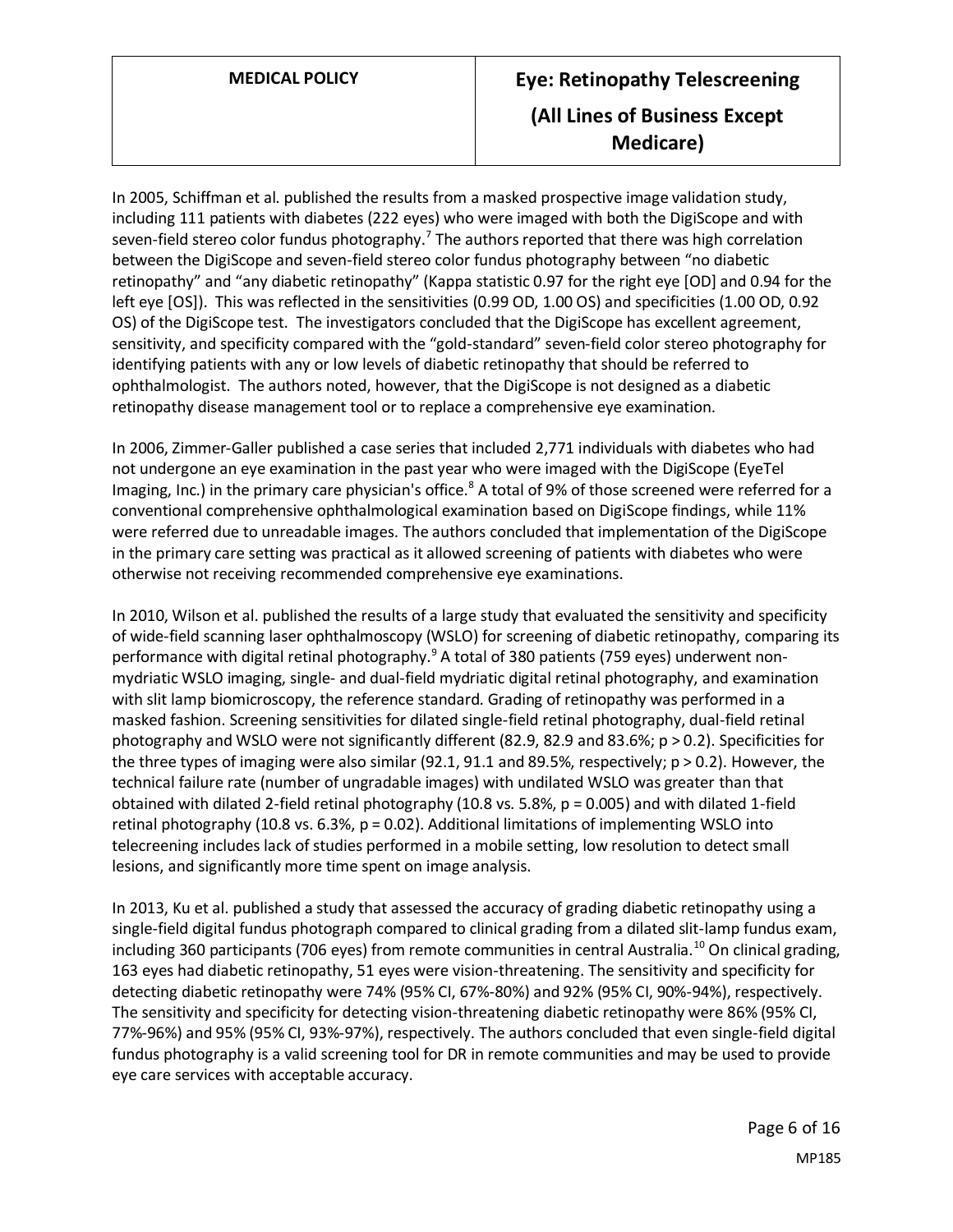### Telemedicine

Since there is sufficient evidence of the relative equivalence of digital imaging to plain film photography, retinal telescreening systems can be a valid alternative to conventional exams by an eye specialist. Recent studies reporting on the validity of telescreening are described below.

#### *Systematic Review*

In 2015, Shi et al. conducted a systematic review assessing the diagnostic accuracy of telemedicine in various clinical levels of diabetic retinopathy (DR), including 20 studies (N= 1960 participants).<sup>11</sup> Pooled sensitivity and specificity of telemedicine in detecting the absence of DR were 86% and 95%, respectively. For non-proliferative diabetic retinopathy (NPDR) sensitivities (53-76%) and specificities (89-99%) varied by severity (low-, medium, and high). For proliferative diabetic retinopathy (PDR), sensitivities (75-76%) and specificities (95-97%) varied by risk (low versus high). In addition, subgroup analysis of non-mydriasis versus mydriasis in telemedicine detection of absence of DR indicated that non-mydriasis-based methods were less sensitive than mydriasis (sensitivity of 80% versus 91%, respectively). Limitations of this review included heterogeneity between included studies and three included studies had missing data for several outcomes.

### *Nonrandomized Studies*

In 2014, Raman et al. published the results of a randomized study that compared the diagnostic accuracy of telescreening (using single-field 45-degree fundus photography) to that of traditional ophthalmologist-based diabetic retinopathy screening in rural India.<sup>12</sup> Overall 3522 people with diabetes mellitus underwent ophthalmologist-based screening and 4456 people with diabetes underwent ophthalmologist-led telescreening. A total of 519 people (14.7%) were diagnosed to have diabetic retinopathy in the ophthalmologist-based model, and 853 people (19.1%) in the ophthalmologist-led model p < 0.0001). More sight-threatening retinopathies were found in the ophthalmologist-led model than in the ophthalmologist-based model (6.3% vs. 5%). Thus the investigators concluded that telescreening did not underestimate the prevalence of diabetic retinopathy.

#### Automated Processing of Images

### *Technology Assessment*

In 2016, Tufail et al. published a technology assessment of automated diabetic retinopathy image assessment software on behalf of the U.K.-based National Institute for Health Research (NHS) Diabetic Eye Screening Programme (DESP).<sup>13</sup> The assessment compared three automated retinal image analysis systems (ARIASs); iGradingM, Retmarker and EyeArt; to determine their screening performance, compared to each other and manual grading of images. Currently, only EyeArt is available in the United States. This was an observational retrospective measurement comparison study that evaluated 102,856 images from consecutive diabetic patients who attended a routine annual NHS DESP visit. The sensitivity estimates of the ARIASs were as follows: EyeArt 94.7% (95% CI 94.2% to 95.2%) for any retinopathy, 93.8% (95% CI 92.9% to 94.6%) for referable retinopathy and 99.6% (95% CI 97.0% to 99.9%) for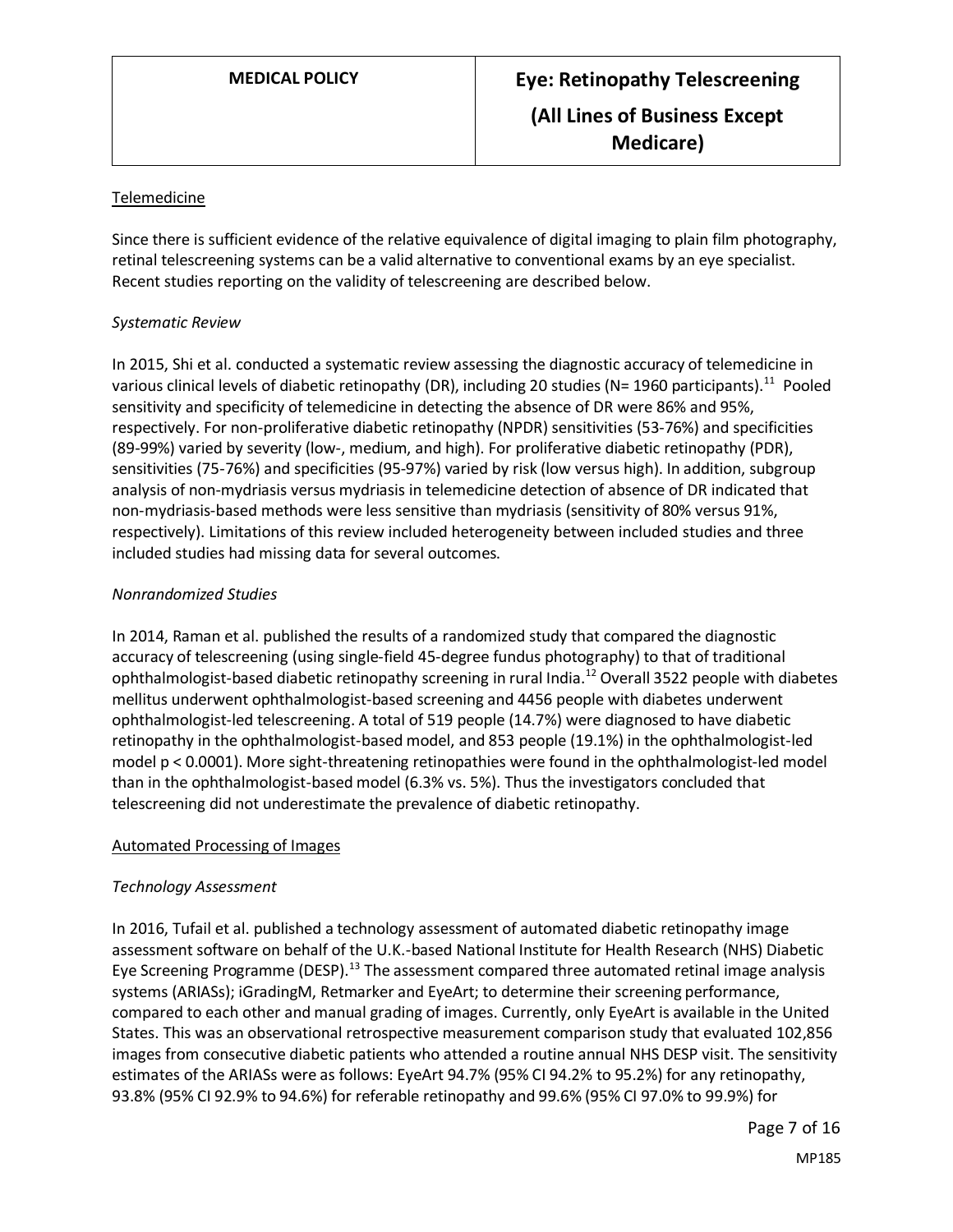proliferative retinopathy; and Retmarker 73.0% (95% CI 72.0% to 74.0%) for any retinopathy, 85.0% (95% CI 83.6% to 86.2%) for referable retinopathy and 97.9% (95% CI 94.9 to 99.1%) for proliferative retinopathy. iGradingM classified all images as either 'disease' or 'ungradable', which limited iGradingM analysis. The sensitivity and false-positive rates for EyeArt were not affected by ethnicity, sex or camera type but sensitivity declined with increasing patient age. The screening performance of Retmarker varied with patient's age, ethnicity and camera type.

The assessment reported a number of limitations of some of these ARIASs, including scaling and infrastructure issues due to uploading and processing a large number of images, lacking of blinding of certain manual graders to previous manual grades and automated grading classification, and not assessing referral or rescreening as an outcome. Observational trials evaluating ARIAS effectiveness by way of correct patient referral or rescreen rates are needed to validate this hypothesis. The assessment concluded that Retmarker and EyeArt achieved acceptable sensitivity for referable retinopathy and false-positive rates (compared with human graders as reference standard), but observational trials evaluating ARIAS effectiveness by way of correct patient referral or rescreen rates are needed.

#### *Nonrandomized Studies*

In 2013, Abramoff et al. evaluated the Iowa Detection Program (IDP) automated screening system, analyzing digital color photographs from 1748 eyes (874 patients with diabetes) who were at risk for diabetic retinopathy.<sup>14</sup> The IDP sensitivity was 96.8% (95% CI, 94.4%-99.3%) and specificity was 59.4% (95% CI, 55.7%-63.0%). In addition, the PPV was 39.8% (95% CI, 35.2%-44.3%) and the NPV was 98.5% (95% CI, 97.4%-99.7%). In 2016, authors reported on a deep learning algorithm add-on to the IDP algorithm, using the same dataset as in their 2013 study.<sup>15</sup> The authors reported that the sensitivity and the NPV were not statistically different from their earlier published IDP sensitivity, but specificity (59.4% to 87.0%) and PPV (39.8% to 67.4%) had significantly improved. The authors stated that prospective studies were needed in order to determine "real world" performance of the device. In 2016, Walton et al. conducted a retrospective cohort study designed to determine the efficacy of an automated algorithm in interpreting screening ophthalmoscopic photographs from patients with diabetes compared with a reading center interpretation, including 15 015 patients with type 1 or 2 diabetes.<sup>16</sup> Patients who had undergone a retinal screening examination and nonmydriatic fundus photography via the Intelligent Retinal Imaging System (IRIS) from June 2013 to April 2014 were included. The sensitivity of the IRIS algorithm in detecting sight-threatening diabetic eye disease compared with the reading center interpretation was 66.4% (95% CI, 62.8%-69.9%) with a false-negative rate of 2%. The specificity was 72.8% (95% CI, 72.0%-73.5%). The IRIS algorithm had a positive predictive value of 10.8% (95% CI, 9.6%-11.9%) and a negative predictive value of 97.8% (95% CI, 96.8%-98.6%). The authors noted that although the algorithm shows promise as a screening program, algorithm refinement is needed to achieve better performance and that further studies are needed to assess test performance and patient safety.

In 2018 van der Heijden et al., evaluated the performance of the IDx-DR automated device compared to retinal specialists for the detection of referable diabetic retinopathy (RDR), including analyzable images from 898 participants.<sup>17</sup> In this study, three retinal specialists manually graded the images using the International Clinical Diabetic Retinopathy Severity Scale (ICDR) classification score and the EURODIAB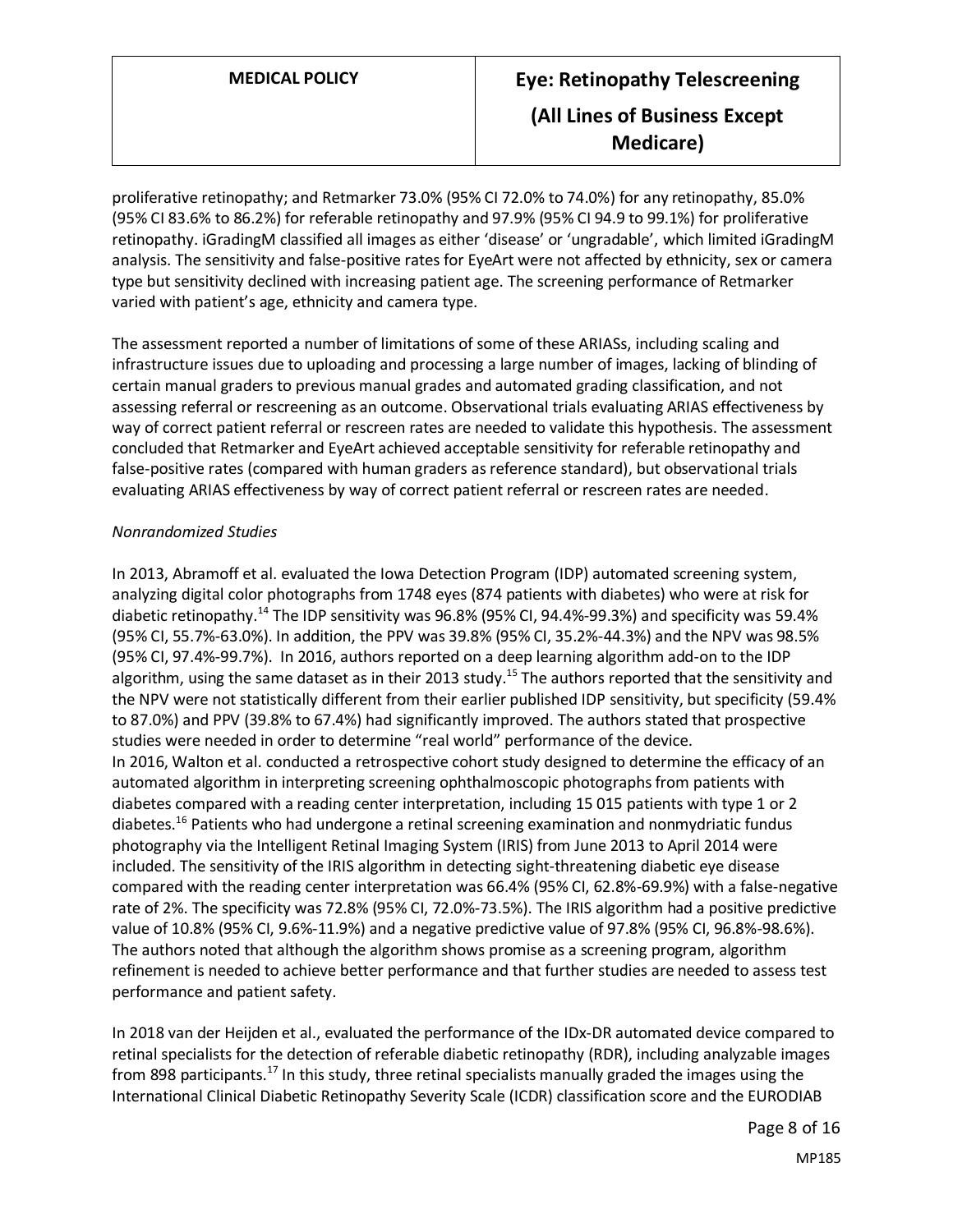classification systems. When compared to manual grading using EURODIAB, the IDx-DR device showed a sensitivity for RDR of 91% (95% CI: 0.69–0.98), specificity of 84% (95% CI: 0.81–0.86), positive predictive value of 12% (95% CI: 0.08–0.18) and negative predictive value of 100% (95% CI: 0.99–1.00). When compared to human grading using the ICDR classification, the IDx-DR system showed a sensitivity of 68% (95% CI: 0.56–0.79), specificity of 86% (95% CI: 0.84–0.88), positive predictive value of 30% (95% CI: 0.24–0.38), and negative predictive value of 97% (95% CI: 0.95–0.98). The small number of participants deemed to have RDR and the high number of retinal images that were considered of insufficient quality (approximately 35%) limited this study.

## **Retinopathy of Prematurity (ROP)**

In 2015, Fierson et al. conducted a systematic review evaluating the use of telemedicine for the evaluation of retinopathy of prematurity (ROP), including 11 observational studies.<sup>2</sup> The review stated that the included studies were heterogeneous in design, including differences in:

- 1. the number of photographs taken (range:1 to 15 per examination)
- 2. the background of personnel taking photographs (ophthalmologists, ophthalmic photographers, and/or NICU nurses)
- 3. the image readers (retinal specialists, pediatric ophthalmologists, and/or general ophthalmologists)
- 4. the diagnostic outcome measures (detection of moderate ROP, detection of severe ROP). Studies reporting of detection of any ROP were excluded from the review.
- 5. the metrics of accuracy that were reported

Of the eight included studies deemed of good quality, only one study included greater than 108 patients. Quinn et al. evaluated 1257 infants and reported a telemedicine sensitivity of 90.0%, a specificity of 87.0%, a negative predictive value of 97.3%, and a positive predictive value of 62.5%.<sup>18</sup> This study was limited by a high degree of variability in grading results among ophthalmologist examiners, resulting in false positive and false negative cases. In addition, this study was limited to infants at high risk of ROP, and may not be generalizable to all infants eligible for ROP examinations.

Three included studies reported sensitivity below 80% and five studies reported positive predictive values below 70%. The reviewers conceded that differences in methods do not permit direct comparison between studies with respect to sensitivity and specificity.

The review cited a number of limitations of telemedicine for ROP in general, including "difficulty in imaging the retinal periphery, limited image quality in certain circumstances (eyes with poor dilation, media haze, or dark fundus pigmentation), variability in image interpretation even among experienced clinicians, and high implementation cost (hardware, software, and nonphysician personnel)".

An additional 2015 systematic review by Athikarisamy et al., including three prospective (N=120 individuals) and three retrospective (N=579) studies, cited overall limitations to the body of evidence for telescreening for ROP similar to those listed above, including some studies reporting less than desirable sensitivities, specificities, PPVs and/or NPVs.<sup>19</sup> The reviewers concluded that diagnostic accuracy of telemedicine imaging with digital retinal photography (DRP) must be established in prospective studies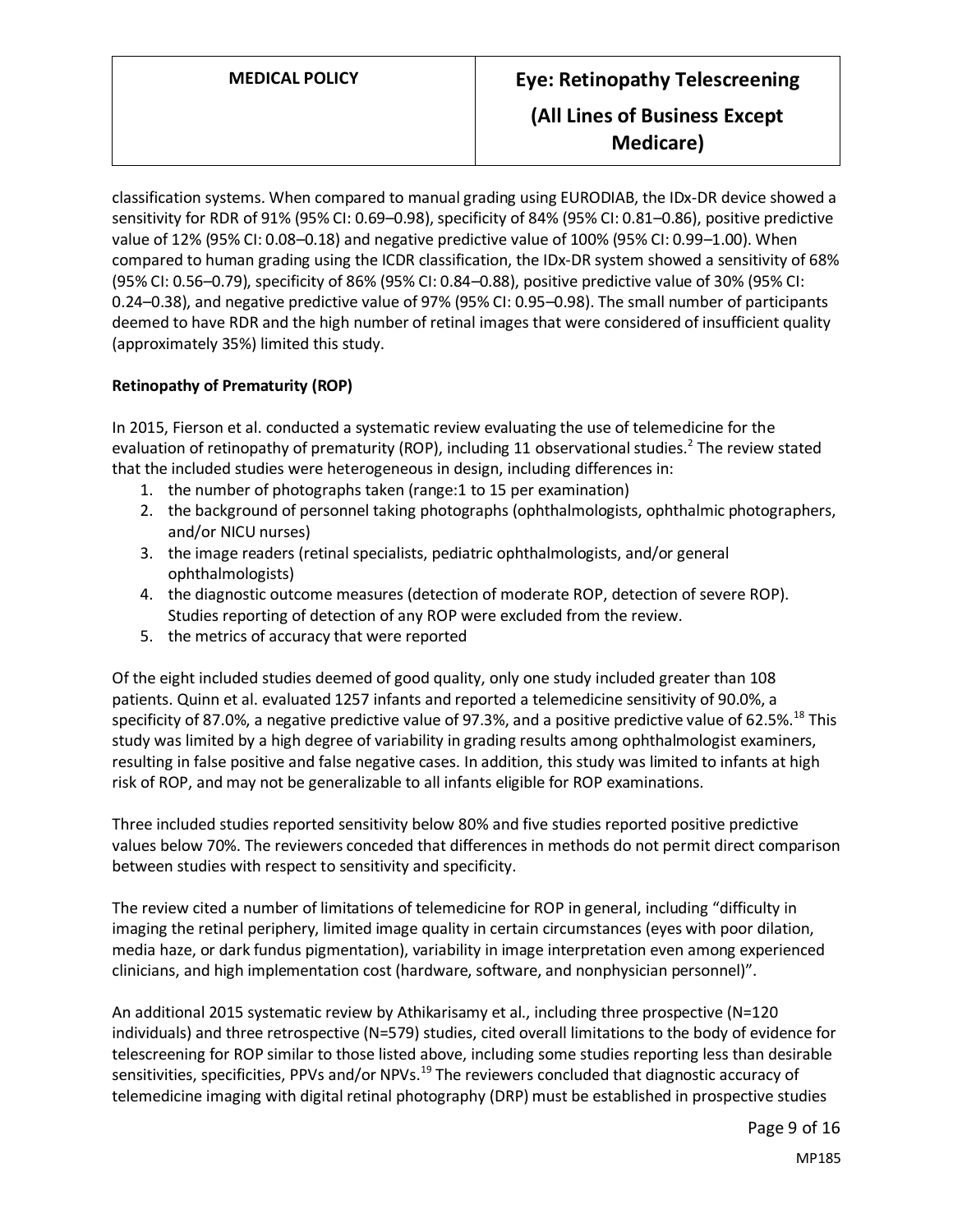with adequate sample size where DRP is compared against the simultaneously performed gold standard, the binocular indirect ophthalmoscope (BIO) examination.

Two recent large observational studies (n = 100 and 281 infants) were identified after the publication of the systematic reviews above.<sup>20,21</sup> The sole U.S.-based study (Biten et al.), reported that among the 281 infants evaluated, ophthalmoscopy and telemedicine each had similar sensitivity for zone I disease (n=165) (78% [95% CI, 71%-84%] vs 78% [95% CI, 73%-83%]), plus disease (n=50) (74% [95% CI, 61%- 87%] vs 79% [95% CI, 72%-86%]), and type 2 ROP (stage 3, zone I, or plus disease; n=251) (86% [95% CI, 80%-92%] vs 79% [95% CI, 75%-83%]). However, ophthalmoscopy was significantly more sensitive in identifying stage 3 disease (n=136)(85% [95% CI, 79%-91%] vs 73% [95% CI, 67%-78%]; p = 0.004). Of note, the 1553 examinations used in the analyses included serial assessments of the same infant and the two eyes of each infant were regarded as separate study participants making these observations not truly independent of each other. However, no statistical adjustment was used to account for this.

#### **Macular Degeneration**

In 2018, Kawaguchi et al. conducted a systematic review of the use of tele-ophthalmology compared to in-person care for age-related macular degeneration (AMD), including only two RCTs which examined choroidal neovascularization (CNV) in AMD.<sup>22-24</sup> The included RCTs evaluated tele-ophthalmology in two different patient populations: AMD patients progressing to neovascularization<sup>24</sup> and patients being monitored for AMD recurrence<sup>23</sup>. In addition, one RCT used a self-administered home monitoring device whose data was transmitted to clinical staff via mobile phone, while the other RCT utilized a stand-alone teleophthalmologic site, where imaging studies were acquired and electronically sent over to tertiary hospital-based retina specialists. The reviewers also noted that the duration of exposure and follow-up for outcome measures were significantly different in each study.

A small number of nonrandomized studies were identified that evaluated the use of telescreening for AMD.<sup>25-27</sup> However, these studies assessed images from heterogeneous patient populations in an effort to diagnose and/or classify and/or manage patients with AMD.

# **CLINICAL PRACTICE GUIDELINES**

### **Diabetic Retinopathy**

### American Diabetes Association (ADA)

The 2020 ADA Standards of Medical Care in Diabetes recommended the following for screening for diabetic retinopathy:<sup>28</sup>

• "Adults with type 1 diabetes should have an initial dilated and comprehensive eye examination by an ophthalmologist or optometrist within 5 years after the onset of diabetes. (Evidence grade: B = well-conducted cohort, case-control, registry studies)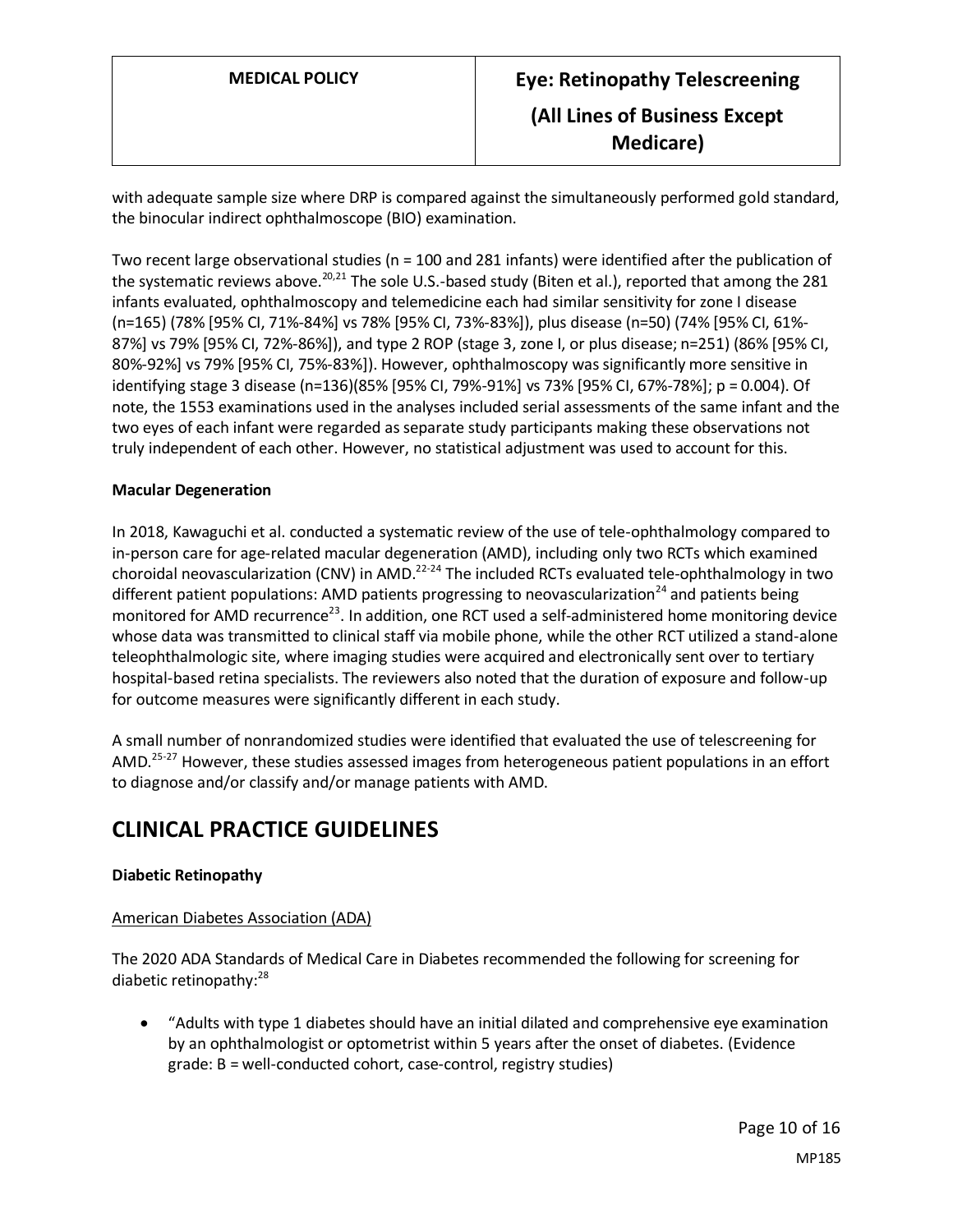- Patients with type 2 diabetes should have an initial dilated and comprehensive eye examination by an ophthalmologist or optometrist at the time of the diabetes diagnosis. (Evidence grade: B = well-conducted cohort, case-control, registry studies)
- If there is no evidence of retinopathy for one or more annual eye exams and glycemia is well controlled, then screening every 1–2 years may be considered. If any level of diabetic retinopathy is present, subsequent dilated retinal examinations should be repeated at least annually by an ophthalmologist or optometrist. If retinopathy is progressing or sightthreatening, then examinations will be required more frequently. (Evidence grade: B = wellconducted cohort, case-control, registry studies)
- Women with preexisting type 1 or type 2 diabetes who are planning pregnancy or who are pregnant should be counseled on the risk of development and/or progression of diabetic retinopathy. (Evidence grade: B = well-conducted cohort, case-control, registry studies)
- Eye examinations should occur before pregnancy or in the first trimester in patients with preexisting type 1 or type 2 diabetes, and then patients should be monitored every trimester and for 1 year postpartum as indicated by the degree of retinopathy. (Evidence grade: B = wellconducted cohort, case-control, registry studies)"

Regarding pregnant women, the ADA states:

- "Women with preexisting type 1 or type 2 diabetes who are planning pregnancy or who have become pregnant should be counseled on the risk of development and/or progression of diabetic retinopathy. Dilated eye examinations should occur ideally before pregnancy or in the first trimester, and then patients should be monitored every trimester and for 1 year postpartum as indicated by the degree of retinopathy and as recommended by the eye care provider. (Evidence grade: B = well-conducted cohort, case-control, registry studies)
- Eye examinations should occur before pregnancy or in the first trimester in patients with preexisting type 1 or type 2 diabetes, and then patients should be monitored every trimester and for 1 year postpartum as indicated by the degree of retinopathy. (Evidence grade: B = wellconducted cohort, case-control, registry studies)"

Regarding telescreening, the ADA states:

"Programs that use retinal photography (with remote reading or use of a validated assessment tool) to improve access to diabetic retinopathy screening can be appropriate screening strategies for diabetic retinopathy. Such programs need to provide pathways for timely referral for a comprehensive eye examination when indicated. (Evidence grade: B = well-conducted cohort, case-control, registry studies)"

### American Academy of Ophthalmology (AAO)

The 2019 updated Preferred Practice Pattern on Diabetic Retinopathy published the following strong recommendations, based on good quality evidence (high-quality systematic reviews of case-control or cohort studies): 29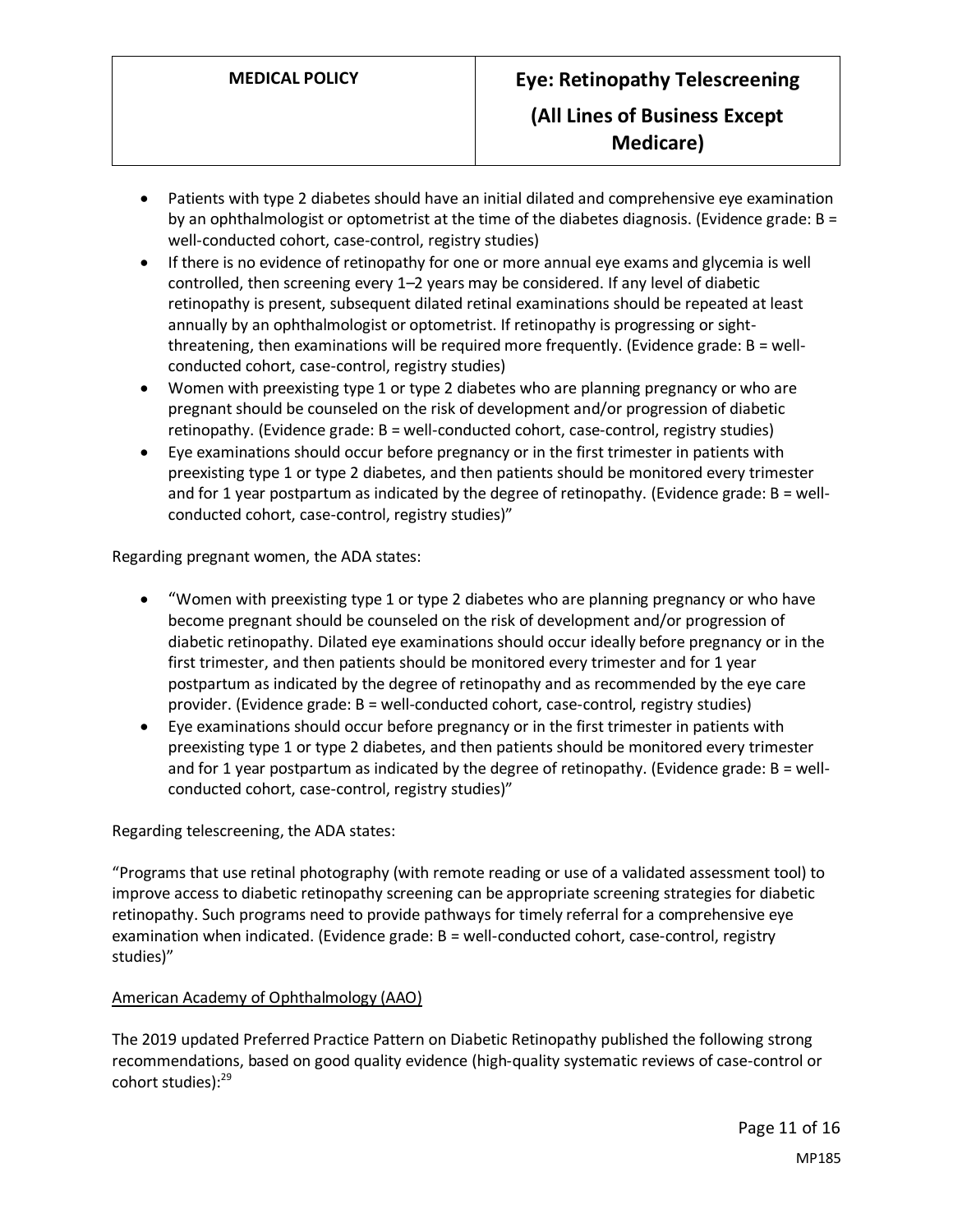# **MEDICAL POLICY Eye: Retinopathy Telescreening (All Lines of Business Except Medicare)**

"People with type 1 diabetes should have annual screenings for diabetic retinopathy beginning 5 years after the onset of their disease, whereas those with type 2 diabetes should have a prompt screening at the time of diagnosis and at least yearly screenings thereafter. Women with diabetes who become pregnant should be examined early and closely in the course of the pregnancy because the disease can progress rapidly. However, an eye examination is not required when gestational diabetes occurs during pregnancy. Patients with diabetes have an accelerated rate of diabetic retinopathy progression during puberty and should be followed more closely."

Regarding telescreening, the AAO states:

"Diabetic retinopathy may be asymptomatic for years, even at an advanced stage, so screening, using new technologies such as telemedicine, is essential to identify, monitor, and guide the treatment of disease.

Studies have found a positive association between participating in a photographic screening program and subsequent adherence to receiving recommended comprehensive dilated eye examinations by a clinician.Of course, such screening programs are more relevant when access to ophthalmic care is limited.

Screening programs should follow established guidelines.

Given the known gap in accessibility of direct ophthalmologic screening, retinal imagining screening programs may help increase the chances that at-risk individuals will be promptly referred for more detailed evaluation and management."

### **Retinopathy of Prematurity**

American Academy of Pediatrics (AAP) / American Academy of Ophthalmology (AAO) / American Association for Pediatric Ophthalmology and Strabismus (AAPOS) / American Association of Certified Orthoptists (AACO)

In 2018, the AAP updated their clinical practice guidelines on the screening of premature infants for retinopathy of prematurity (ROP), $30$  recommending the following:

"Retinal screening examinations should be performed after pupillary dilation by using binocular indirect ophthalmoscopy with a lid speculum and scleral depression (as needed) to detect ROP. In recent literature, authors suggest that a carefully organized program of remotely interpreted wide-angle fundus camera ROP screening may initially be used in place of binocular indirect ophthalmoscope examinations up to the point at which treatment of ROP is believed to be indicated; at this point, indirect ophthalmoscopy is required."

However, the guideline states that "the use of digital photographic retinal images that are captured and sent for remote interpretation is a developing alternative approach to ophthalmoscopic ROP screening; however, few outcome comparisons between large-scale operational digital-imaging systems with remote interpretation versus binocular indirect ophthalmoscopy have been published."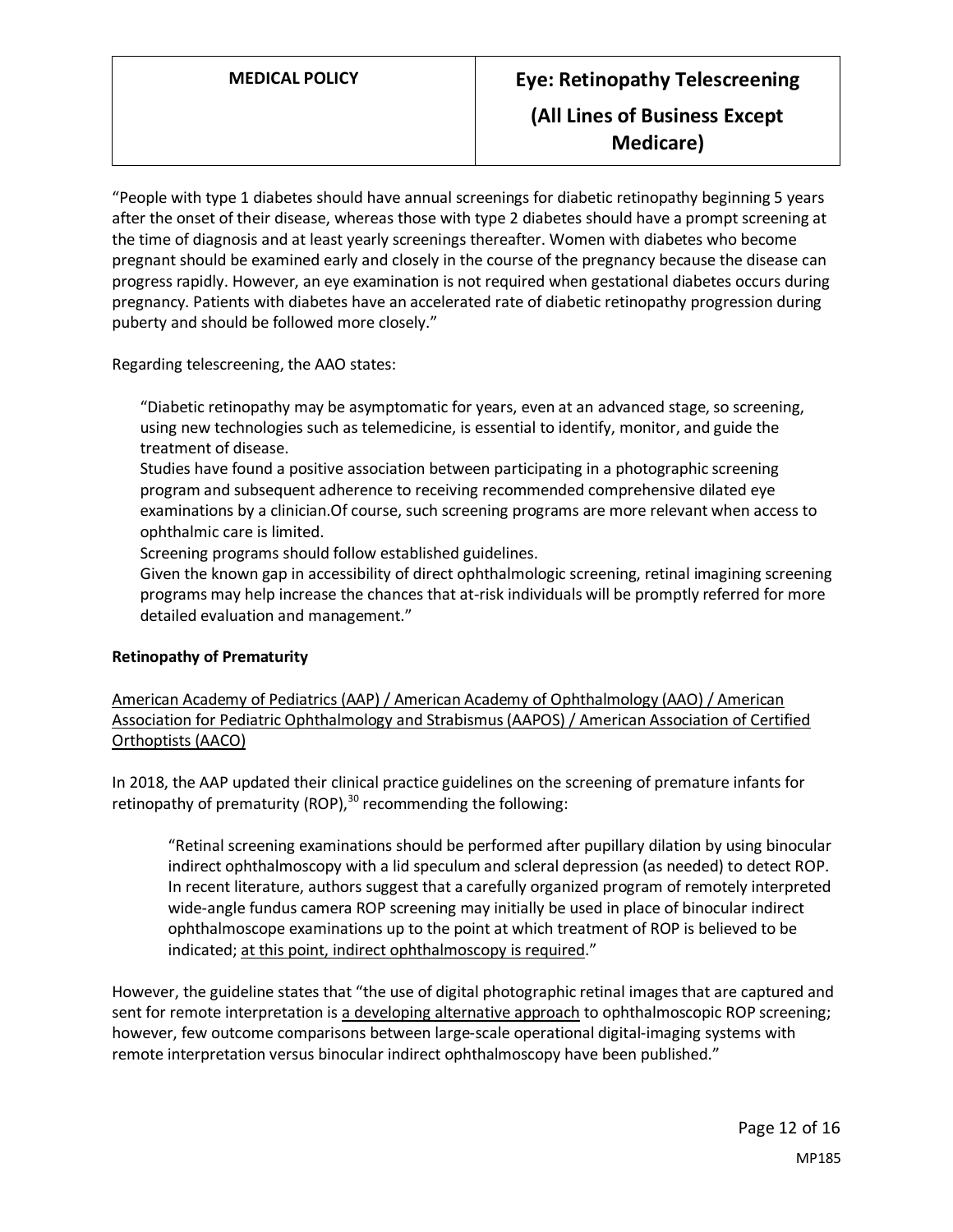# **POLICY SUMMARY**

### Diabetic Retinopathy

There is enough research to show that overall health outcomes may be comparable between retinal photography with manual image interpretation by an ophthalmologist or retinal specialist (telescreening) and in-person retinal examinations for or individuals who have diabetes mellitus without a diagnosis of diabetic retinopathy. Clinical practice guidelines based on research recommend retinal photography (with remote reading or use of a validated assessment tool) to help screening strategies for diabetic retinopathy. Therefore, retinal photography with manual image interpretation by an ophthalmologist or retinal specialist may be considered medically necessary and covered when policy criteria are met.

For those who have a diagnosis of diabetic retinopathy, there is enough research to show that overall health outcomes are not improved with the use of retinal photography for any reason, including but not limited to monitoring and treatment selection. Therefore, retinal photography with manual image interpretation by an ophthalmologist or retinal specialist (telescreening) is considered not medically necessary and not covered for those who already have a diagnosis of diabetic retinopathy.

#### Other Conditions

There is not enough research to know if retinal photography with manual image interpretation by an ophthalmologist or retinal specialist (telescreening) leads to improved overall health outcomes in other conditions of the eye including retinopathy of prematurity and age-related macular degeneration, or in those who are not currently diagnosed with diabetes mellitus. That does not mean it doesn't work. More research is needed to know for sure. No clinical practice guidelines based on research have been identified that recommend the use of telescreening other patient populations other than in those with diabetes mellitus as described in the section above. Therefore, retinal photography with manual image interpretation by an ophthalmologist or retinal specialist (telescreening) is considered investigational and not covered for other conditions of the eye.

# **INSTRUCTIONS FOR USE**

Company Medical Policies serve as guidance for the administration of plan benefits. Medical policies do not constitute medical advice nor a guarantee of coverage. Company Medical Policies are reviewed annually and are based upon published, peer-reviewed scientific evidence and evidence-based clinical practice guidelines that are available as of the last policy update. The Companies reserve the right to determine the application of Medical Policies and make revisions to Medical Policies at any time. Providers will be given at least 60-days notice of policy changes that are restrictive in nature.

The scope and availability of all plan benefits are determined in accordance with the applicable coverage agreement. Any conflict or variance between the terms of the coverage agreement and Company Medical Policy will be resolved in favor of the coverage agreement.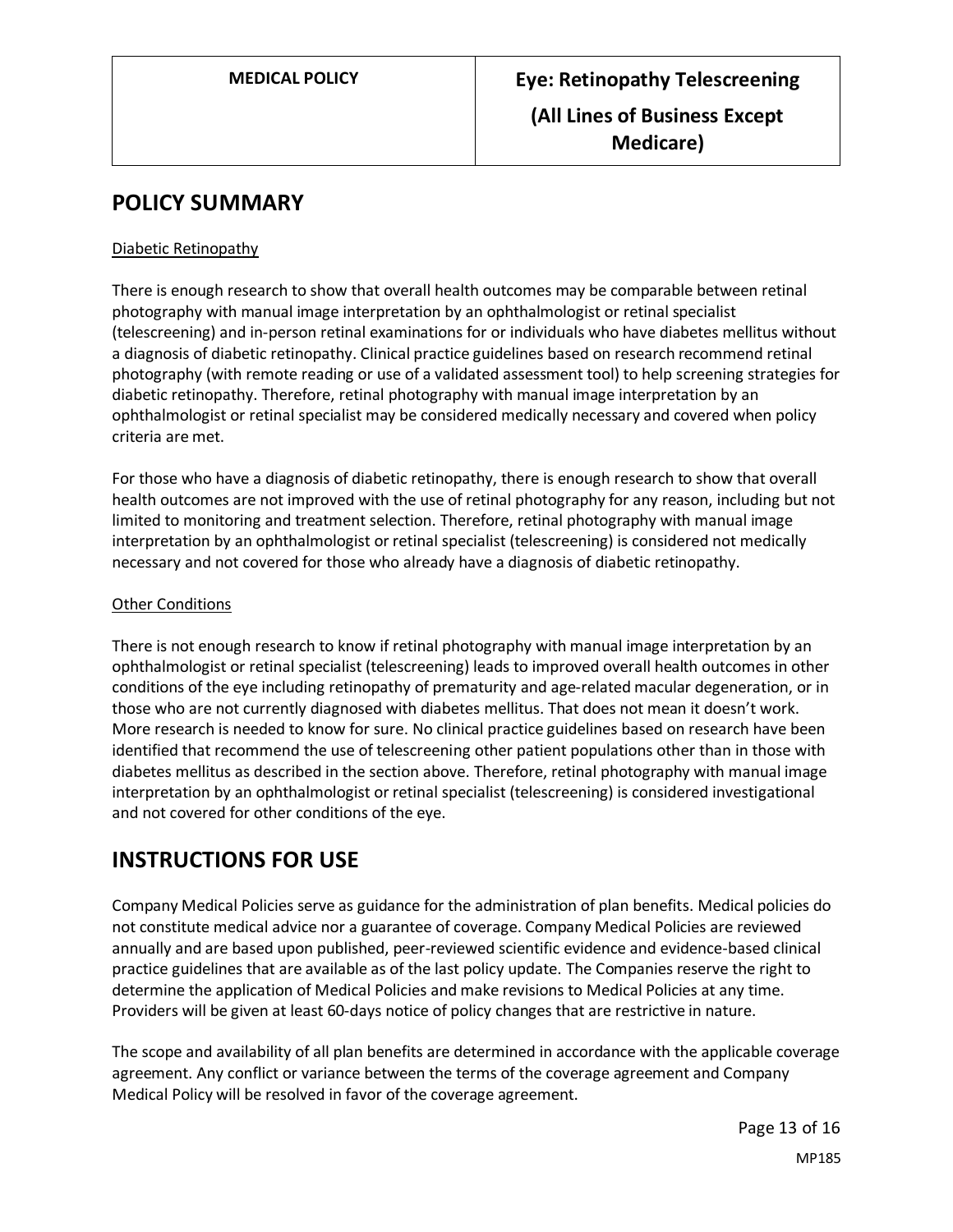# **REGULATORY STATUS**

### U.S. Food & Drug Administration (FDA)

In April of 2018, the FDA approved the use of the IDx-DR as a retinal diagnostic software device under the De Novo premarket review pathway, with the following indications for use: $31$ 

"for use by health care providers to automatically detect more than mild diabetic retinopathy (mtmDR) in adults diagnosed with diabetes who have not been previously diagnosed with diabetic retinopathy. IDx-DR is indicated for use with the Topcon NW400."

According to the FDA, "IDx-DR was granted Breakthrough Device designation, meaning the FDA provided intensive interaction and guidance to the company on efficient device development, to expedite evidence generation and the agency's review of the device."

### Mental Health Parity Statement

Coverage decisions are made on the basis of individualized determinations of medical necessity and the experimental or investigational character of the treatment in the individual case. In cases where medical necessity is not established by policy for specific treatment modalities, evidence not previously considered regarding the efficacy of the modality that is presented shall be given consideration to determine if the policy represents current standards of care.

# **REFERENCES**

- 1. Hayes. Imaging Systems for Detection and Evaluation of Diabetic Retinopathy. Published 08/29/2003. Archived 03/19/2008 *Report Outdated*. [https://evidence.hayesinc.com/report/dir.imag0001.](https://evidence.hayesinc.com/report/dir.imag0001) Accessed last: 08/01/2017.
- 2. Fierson WM, Capone A, Jr., American Academy of Pediatrics Section on O, American Academy of Ophthalmology AAoCO. Telemedicine for evaluation of retinopathy of prematurity. *Pediatrics.*  2015;135(1):e238-254[. https://www.ncbi.nlm.nih.gov/pubmed/25548330](https://www.ncbi.nlm.nih.gov/pubmed/25548330)
- 3. Bragge P, Gruen RL, Chau M, Forbes A, Taylor HR. Screening for presence or absence of diabetic retinopathy: a meta-analysis. *Archives of ophthalmology (Chicago, Ill : 1960).* 2011;129(4):435- 444.
- 4. Piyasena M, Murthy GVS, Yip JLY, et al. Systematic review and meta-analysis of diagnostic accuracy of detection of any level of diabetic retinopathy using digital retinal imaging. *Systematic reviews.* 2018;7(1):182.
- 5. Mansberger SL, Sheppler C, Barker G, et al. Long-term Comparative Effectiveness of Telemedicine in Providing Diabetic Retinopathy Screening Examinations: A Randomized Clinical Trial. *JAMA ophthalmology.* 2015;133(5):518-525.
- 6. Fransen SR, Leonard-Martin TC, Feuer WJ, Hildebrand PL, Inoveon Health Research G. Clinical evaluation of patients with diabetic retinopathy: accuracy of the Inoveon diabetic retinopathy-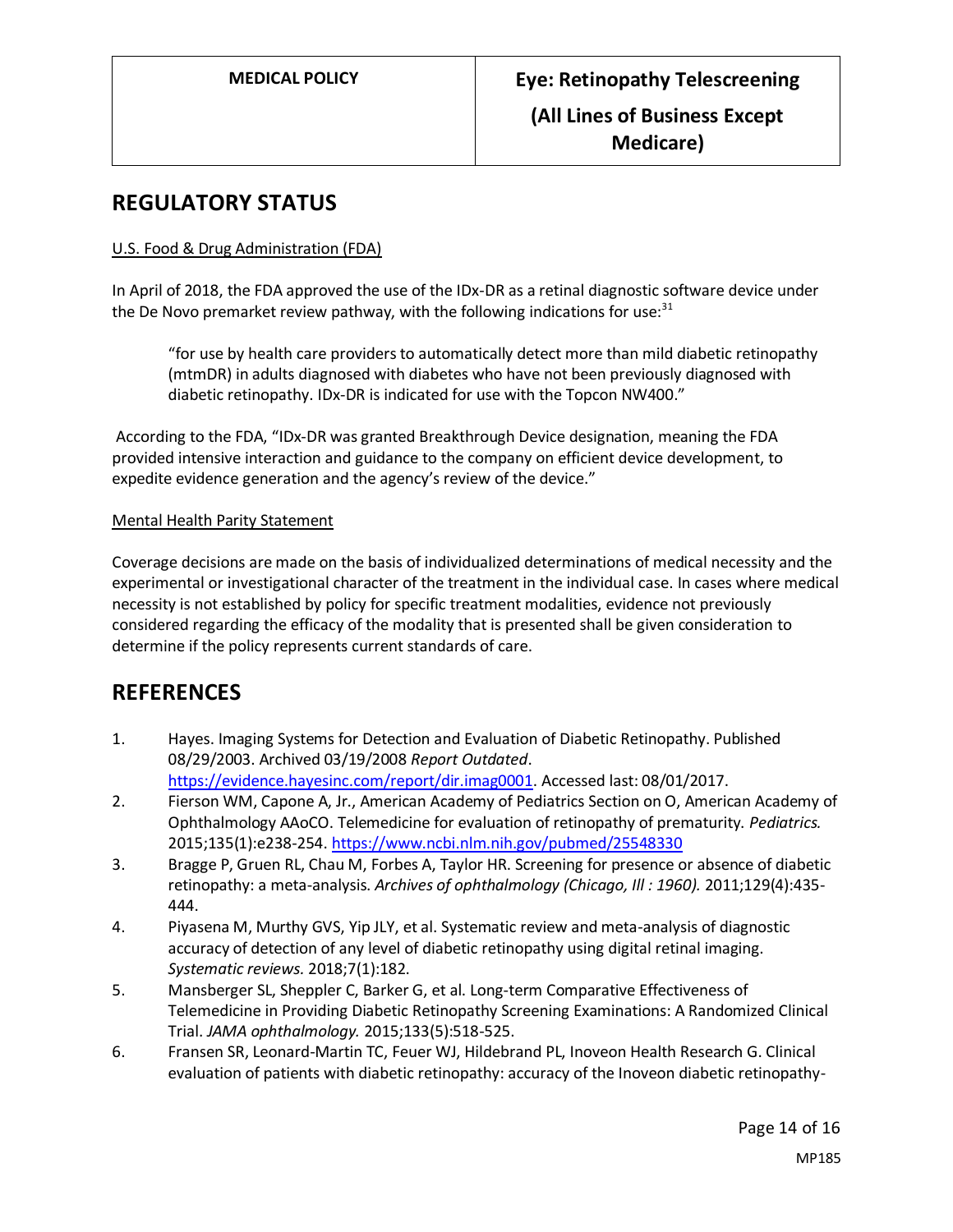3DT system. *Ophthalmology.* 2002;109(3):595-601. <https://www.ncbi.nlm.nih.gov/pubmed/11874767>

- 7. Schiffman R, Jacobsen G, Nussbaum J, et al. Comparison of a digital retinal imaging system designed for detection of diabetic retinopathy in the primary care physician's office to stereo seven-field color fundus photography. *Ophthalmic Surg Lasers Imaging.* 2005;36:46-56.
- 8. Zimmer-Galler I, Zeimer R. Results of implementation of the DigiScope for diabetic retinopathy assessment in the primary care environment. *Telemed J E Health.* 2006;12(2):89-98. <https://www.ncbi.nlm.nih.gov/pubmed/16620162>
- 9. Wilson PJ, Ellis JD, MacEwen CJ, Ellingford A, Talbot J, Leese GP. Screening for diabetic retinopathy: a comparative trial of photography and scanning laser ophthalmoscopy. *Ophthalmologica Journal international d'ophtalmologie International journal of ophthalmology Zeitschrift fur Augenheilkunde.* 2010;224(4):251-257.
- 10. Ku JJ, Landers J, Henderson T, Craig JE. The reliability of single-field fundus photography in screening for diabetic retinopathy: the Central Australian Ocular Health Study. *The Medical journal of Australia.* 2013;198(2):93-96.
- 11. Shi L, Wu H, Dong J, Jiang K, Lu X, Shi J. Telemedicine for detecting diabetic retinopathy: a systematic review and meta-analysis. *Br J Ophthalmol.* 2015;99(6):823-831. <https://www.ncbi.nlm.nih.gov/pubmed/25563767>
- 12. Raman R, Bhojwani DN, Sharma T. How accurate is the diagnosis of diabetic retinopathy on telescreening? The Indian scenario. *Rural and remote health.* 2014;14(4):2809.
- 13. Tufail A, Kapetanakis VV, Salas-Vega S, et al. An observational study to assess if automated diabetic retinopathy image assessment software can replace one or more steps of manual imaging grading and to determine their cost-effectiveness. *Health technology assessment (Winchester, England).* 2016;20(92):1-72.
- 14. Abramoff MD, Folk JC, Han DP, et al. Automated analysis of retinal images for detection of referable diabetic retinopathy. *JAMA ophthalmology.* 2013;131(3):351-357. <https://www.ncbi.nlm.nih.gov/pubmed/23494039>
- 15. Abramoff MD, Lou Y, Erginay A, et al. Improved Automated Detection of Diabetic Retinopathy on a Publicly Available Dataset Through Integration of Deep Learning. *Invest Ophthalmol Vis Sci.*  2016;57(13):5200-5206[. https://www.ncbi.nlm.nih.gov/pubmed/27701631](https://www.ncbi.nlm.nih.gov/pubmed/27701631)
- 16. Walton OBt, Garoon RB, Weng CY, et al. Evaluation of Automated Teleretinal Screening Program for Diabetic Retinopathy. *JAMA ophthalmology.* 2016;134(2):204-209. <https://www.ncbi.nlm.nih.gov/pubmed/26720694>
- 17. van der Heijden AA, Abramoff MD, Verbraak F, van Hecke MV, Liem A, Nijpels G. Validation of automated screening for referable diabetic retinopathy with the IDx-DR device in the Hoorn Diabetes Care System. *Acta Ophthalmol.* 2018;96(1):63-68. <https://www.ncbi.nlm.nih.gov/pubmed/29178249>
- 18. Quinn GE, Ying GS, Daniel E, et al. Validity of a telemedicine system for the evaluation of acutephase retinopathy of prematurity. *JAMA ophthalmology.* 2014;132(10):1178-1184. <https://www.ncbi.nlm.nih.gov/pubmed/24970095>
- 19. Athikarisamy SE, Patole S, Lam GC, Dunstan C, Rao S. Screening for retinopathy of prematurity (ROP) using wide-angle digital retinal photography by non-ophthalmologists: a systematic review. *Br J Ophthalmol.* 2015;99(3):281-288[. https://www.ncbi.nlm.nih.gov/pubmed/25001320](https://www.ncbi.nlm.nih.gov/pubmed/25001320)